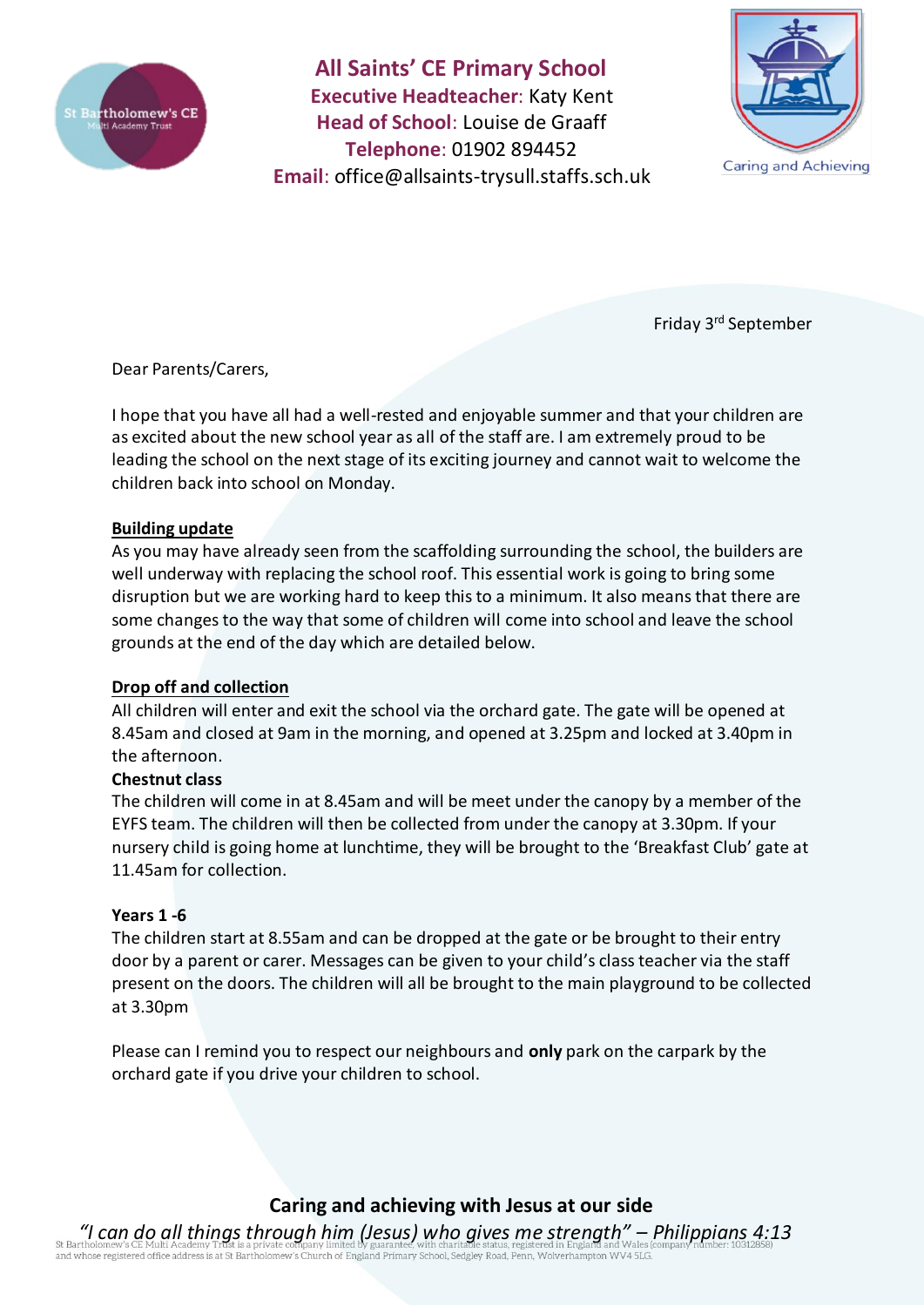

**All Saints' CE Primary School Executive Headteacher**: Katy Kent **Head of School**: Louise de Graaff **Telephone**: 01902 894452 **Email**: [office@allsaints-trysull.staffs.sch.uk](mailto:office@allsaints-trysull.staffs.sch.uk)



# **Breakfast and afterschool club**

Children are to be brought into school through the 'Breakfast Club' gate where they will be met by Mrs March. At the end of the day, the children are to be collected from the same gate.

## **School Lunches**

Hot school lunches will return from Monday for all children. Lunches continue to be free for children in Reception, year 1 and year 2 but there is a cost of £2.30 a day for all other children. If you wish your child to have a school lunch please can you pay via Parent Pay and ensure that your child's account remains in credit.

# **PE**

We would like the children to continue to come into school wearing their PE kits on the days that they have PE. The children's PE days are as follows:

Chestnut - Tuesday

1/2 Beech - Monday and Friday

3/4 Elm - Thursday(Swimming) and Friday

5/6 Oak - Monday and Friday

## **Covid Update**

COVID guidance This September sees drastically updated guidance for schools for COVID measures. Bubbles will no longer be in place and children will resume eating in the hall and playing together at lunch and break time. The increased focus on hygiene and increased ventilation will continue to be in place. Furthermore, children will no longer be required to isolate if they are a close contact of anyone who tests positive for COVID (including household members). If a member of your household does test positive for COVID we would ask that you organise a PCR test for your child. They do not need to isolate whilst waiting for the result. If children display one of the 3 main symptoms of COVID (high temperature, persistent cough or loss of taste/smell), they will need to take a PCR test and isolate in the case of a positive outcome or until a negative result is returned.

Please read the leaflet that we have attached with this newsletter with advice from the NHS.

I hope that you all have a wonderful weekend.

Yours sincerely,

L M de Gagef

Louise de Graaff

**Caring and achieving with Jesus at our side**

*"I can do all things through him (Jesus) who gives me strength" – Philippians 4:13* or barrinously of the statement of the state of the company initiated by guaranties; wide conductively procedure in children and whose registered office address is at St Bartholomew's Church of England Primary School, Sedg